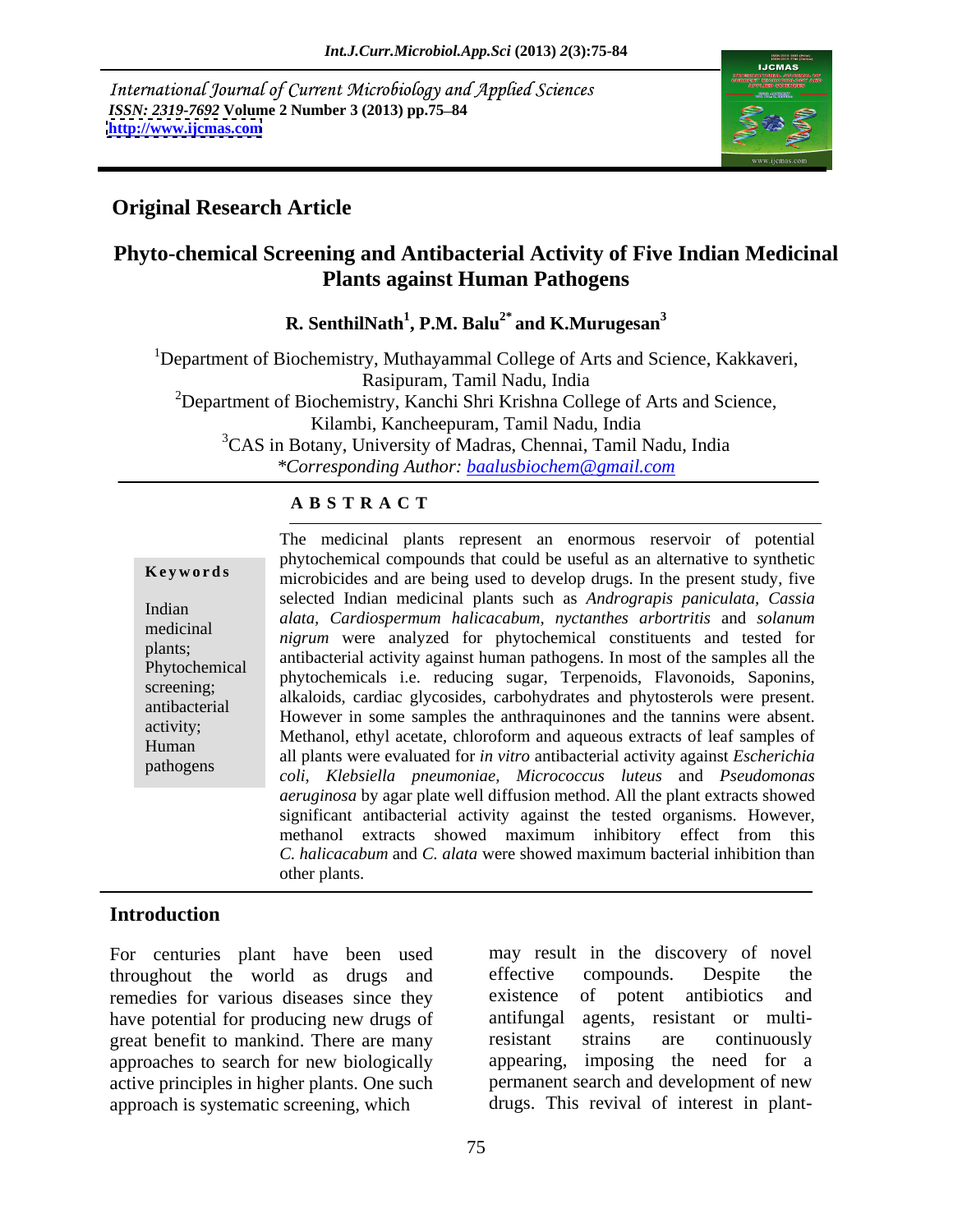derived drugs are mainly due to the current used for blood pressure in Africa. It is used wide spread belief that "Green medicine" to treat urinary tract and gastrointestinal is safe and more dependable than the tract disorders (Mahmood and Doughari, costly synthetic drugs, many of which 2008). It is used for the treatment of have adverse side effects. The purpose of constipation, inguinal hernia, intestinal this study was to screen some Indian parasitosis, syphilis and diabetes (Saheli medicinal plant extracts that could be useful for the development of new tools as antimicrobial agents for the control of

*Andrographis paniculata* belongs to the family of Acanthaceae. It is an annual triad leaves 3 to 6 cm long, the tiny radiate plant with characteristic white purple (or) flowers. Stems are 5 to 10 cm in length. spottle purple flowers. It grows height of The fruits are tiny green baloon shaped; 30-70 cm (kumaro and Masitah Hasan, 2007). Stem is dark green. Leaves are glabrous lanceolate, pinnate. Flowers are shaped white markings. It is used in the small, spreading auxiliary and terminal treatment of arthritis (Eugene Wilson *et*  racemes. Capsules linear-oblong acute at bottom ends. *Andrographis paniculata* has limbs and snake bites. The leaves are been used for treatment of respiratory tract applied as poultice in the treatment of infection, tonsillitis, fever, diarrhea, rheumatism. The tea made from this is inflammatory injury, herpes simplex and herpes zoster infection (Fujita *et al.*, leaves are used as poultice on swellings, 1989).Also used as an antidote for snakes, and the leaf juice has been used as a insects bite and as an antimalarial drug treatment for earache. It is also used in the (Chakravati and Chakravati, 1989). It has antihelmintic, antipasmodic, antiperistaltic bronchitis and stiffness of the limbs and activity and also used for dyspepsia and colicdysentery (Dhiman Anju et al., 2012)

opens, fruit are black pod with two broad asthma to snake bite and venereal diseases (syphilis, gonorrhea) the boiled leaves are chronic fever, bronchitis, asthma,

Chatterjee et al., 2012).

infectious diseases. *Cardiospermum halicacabum* is a plant belongs to the family sapindaceae. It is a deciduous climber growing upto 3 meters. The ground stem carries alternate double spherical capsule containing the characteristics seeds with their heart *al*., 2007), nervous disease, stiffness of the used in the treatment of itchy skin, salted leaves are used as poultice on swellings, and the leaf juice has been used as a treatment of rheumatism, chronic snakebite (Huma Shareef et al., 2012)

*Cassia alata* Linn, belonging to family of jasmine) is a small tree growing up to 10 caesalpiniaceae. Distributed from tropical America to India reaching a height of 10 are opposite, simple, 6 to 12 cm long and 2 to 12 feet with an equal spread leaves are to 7 cm broad, with an entire margin. The simple pinnate, buds covered with orange flowers are fragrant, with a five to eight bracts which fall off when the flower lobed white corolla with an orange-red wings seeds are small, square and rattle shaped to round, capsule 20 mm in shaped. It is used to treat a wide range of diameter with two sections each containing ailments from stomach problems fever, a single seed. Leaves, flowers and seeds *Nyctanthes arbortritis* (night flowering feet tall, with flaky grey bark. The leaves centre. The fruits are flat brown heart are useful for various diseases such as chronic fever, bronchitis, asthma,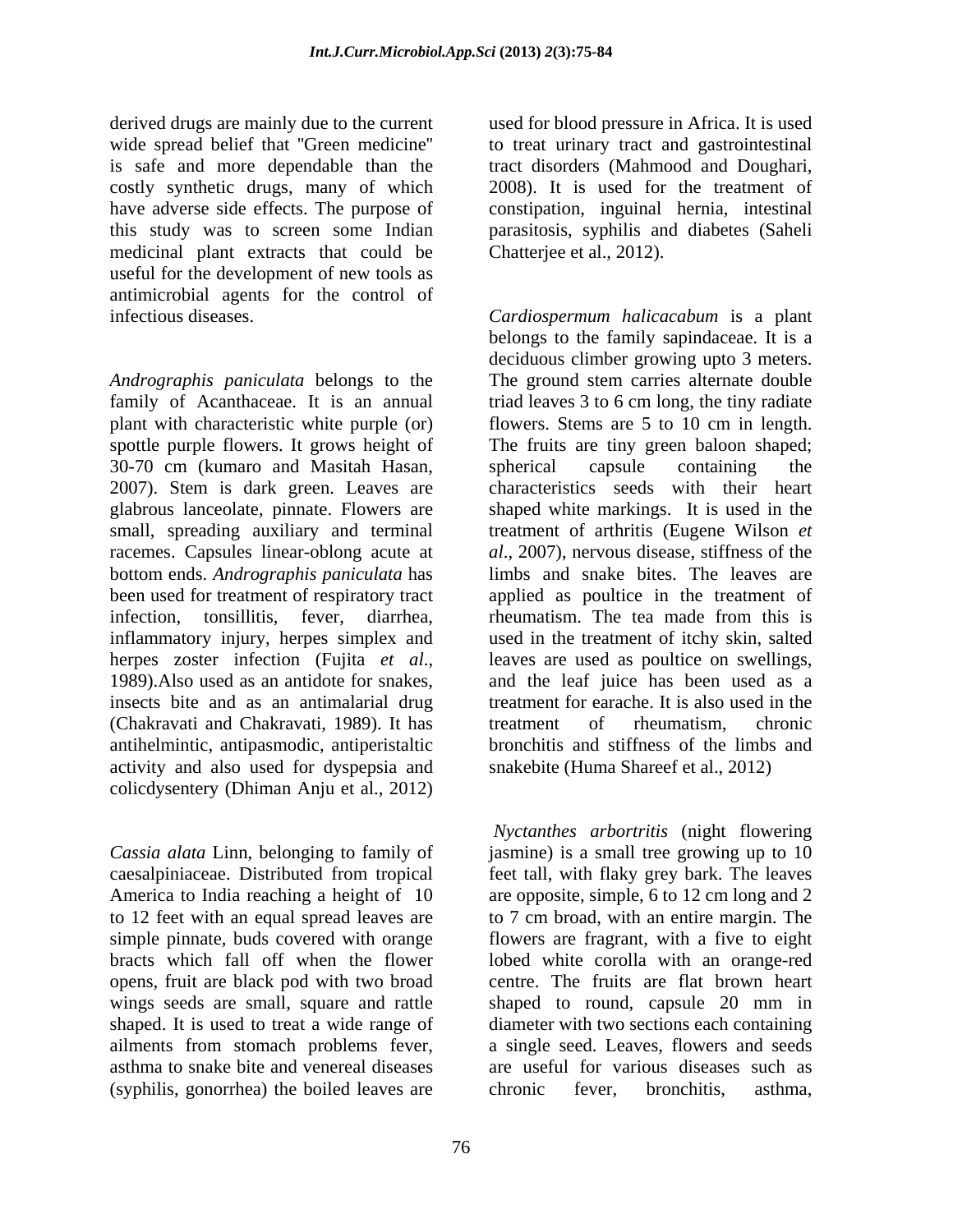constipation, grayness of hair, baldness **Materials and Methods** and skin diseases. The seeds of nyctanthes used for treat the piles. Leaves used to treat the dry cough, ring worm. It has antipyretic effect (Saxena *et al.,* 1987) and anti inflammatory effect (Saxena *et al.,* 1984). The decoction of leaves is extensively used by Ayurvedic physicians in India. for the treatment of arthritis, obstinate sciatica, malaria, intestinal worms and as a tonic, cholagogue and laxative (Meshram

*Solanum nigrum* belong to the family samples were extracted by using<br>solanaceae. *Solanum nigrum* is an annual solvents (methanol, ethyl solanaceae. *Solanum nigrum* is an annual herbaceous plant of 10 to 60 cm height with a green smooth and semi climbing and concentrated by using rotary stem. The opposite leaves with whole limb, oval and diamond shaped. Both surfaces of leaves are hairy (or) hairless petiole 10-30 mm long with winged upper portion, the flowers have petals greenish to whitish, when aged and surround *paniculata, Cassia alata, Cardiospermum* prominent bright yellow anthers. The berry halicacabum, Nyctanthers<br>is mostly 6 to 8 mm diameter, dull black Solanum nigrum was is mostly 6 to 8 mm diameter, dull black Solanum nigrum was subjected to (or) purple black. In India *solanum nigrum* mixed with other herbal medicine used for hepatoprotective activity (Sultana *et al.*,<br>1995). This plant also having diaphoretic, **Test for Alkaloids** diuretic, expectorant and are useful in the disease of liver, heart and eyes and is also **Wagner's test** effective against piles, fever and dysentery (Rastogi and Mehretra, 1992). The berries Wagner's reagent: Iodide, 1.2g and 2.0g of have been used in the treatment of stomach potassium iodide were dissolved in 5ml of ulcers in folk medicine (Ikram and sulphuric acid and the solution was diluted Hussain, 1918). Considering the above to 100 ml. features of these five Indian medicinal<br>
plants were investigated for their 10 milliliters of the extract was acidified plants were investigated for their phytochemical constituents and by adding 1.5% v/v of HCL and a few antibacterial activity. The ethanolic extract drops of Wagner's reagent. The yellow of Solanum nigrum also exhibited the highest antifungal activity against the presence of alkaloid. *Microsporum gypsum, Trichophyton mentagrophytes, Epidermophyton floccosum and Aspergillus niger* constitution grappeas of hair, baldness **Materials and Methods**<br>constitution grappears of hair, baldness and in Collection of plant materials<br>read for none to plants. Leaves used in (Collection of plant materials<br>read for

#### **Collection of plant materials**

The plants were collected from surrounding areas of Javvadu hills, Tiruvannamalai District, Tamilnadu state in India.

### **Preparation of plant extracts**

et al., 2012). Collected plants were cleaned, shade dried and ground as powder form. Then the samples were extracted by using different solvents (methanol, ethyl acetate, chloroform and water) in sohxlet apparatus and concentrated by using rotary evaporator.

### **Preliminary Phytochemical Screening**

The methanolic extract of *Andrographis halicacabum, Nyctanthes arbortritis* and *Solanum nigrum* was subjected to preliminary phytochemical screening of various constituents in the leaves.

### **Test for Alkaloids**

#### **Wagner s test**

sulphuric acid and the solution was diluted

to 100 ml.<br>10 milliliters of the extract was acidified by adding 1.5% v/v of HCL and a few formation or brown precipitate confirmed the presence of alkaloid.

### **Mayer s test**

Mayer's reagent: The mercuric chloride (1.36) was dissolved in 60ml of distilled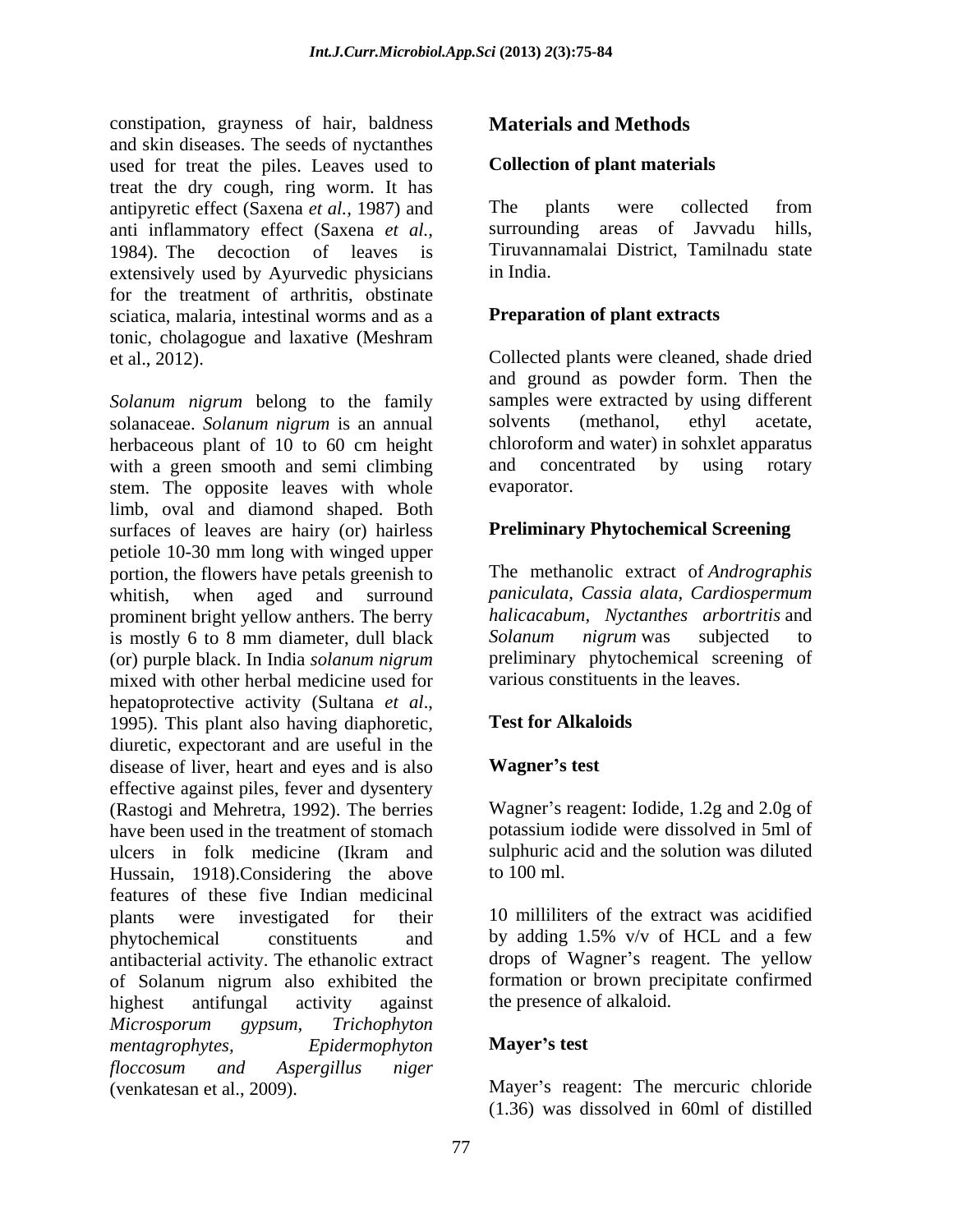water and 5g of potassium iodide in 10 ml of water. The two solutions were mixed and diluted to 100 ml with distilled water. The extract was hydrolyzed with HCl for<br>The extract (1.2 ml) was taken in a test few hours on a water bath and the tube to which 0.2 ml of dilute hydrochloric acid and 0.1 ml of Mayer's reagent was Borntrager's test to detect the presence of added. Formation of yellowish buff coloured precipitate confirmed the presence of alkaloids. **Borntrager's test** 

In a test tube containing 0.5 ml of extract 5-10 drops of dilute HCl and small piece of zinc chloride or magnesium were added and the solution was boiled for few Test for Saponins minutes. In the presence of flavonoids, reddish pink colour was produced.

plant extract, which become colorless on addition of a few drops of dilute acid, which indicates the presence of flavonoids. Test for Tannins

# **Test for Carbohydrates**

A small quantity of the extract was violet colour formation indicates the dissolved separately in 4 ml of distilled water and filtered. The filtrated was subjected to Molisch's test to detect the Lead acetate test presence of carbohydrates. Filtrate was treated with 2-3 drops of 1% alcoholic  $\alpha$ - In a test tube containing about 5 ml of the naphthol solution and 2 ml of conc. extract and a few drops of 1% lead acetate H2SO4 was added along the sides of the was added. A yellow precipitate was test tube. Appearance of brown ring at the formed, indicates the presence of tannins.junction of two liquids shows the presence of carbohydrates.

### **Test for Glycosides**

The extract was hydrolyzed with HCl for few hours on a water bath and the hydrolysate was subjected to Legal's or glycosides.

#### **Borntrager s test**

**Test for Flavonoids** Hydrolysate was treated with chloroform **Shinoda**'s test separated. To this equal quantity of dilute and then the chloroform layer was ammonia solution was added. Ammonia layer acquires pink color, shows the presence of glycosides.

### **Test for Saponins**

**Alkaline Reagent Test** graduated cylinder for 15 minutes. The To 1.0 ml of the extract, a few drops of presence of saponins. The extract, 1 ml dilute sodium hydroxide were added. An wastreated with 1% lead acetate solution. intense yellow colour was produced in the Formation of white precipitate indicates The extract was diluted with 20 ml of distilled water and it was agitated in a formation of 1cm layer of foam shows the the presence of saponins.

### **Test for Tannins**

### **Ferric chloride test**

**Molisch's test** To 1-2 ml of the extract and a few drops of 5% aqueous  $FeCl<sub>3</sub>$  solution was added. A presence of tannins.

### **Lead acetate test**

In a test tube containing about 5 ml of the extract and a few drops of 1% lead acetate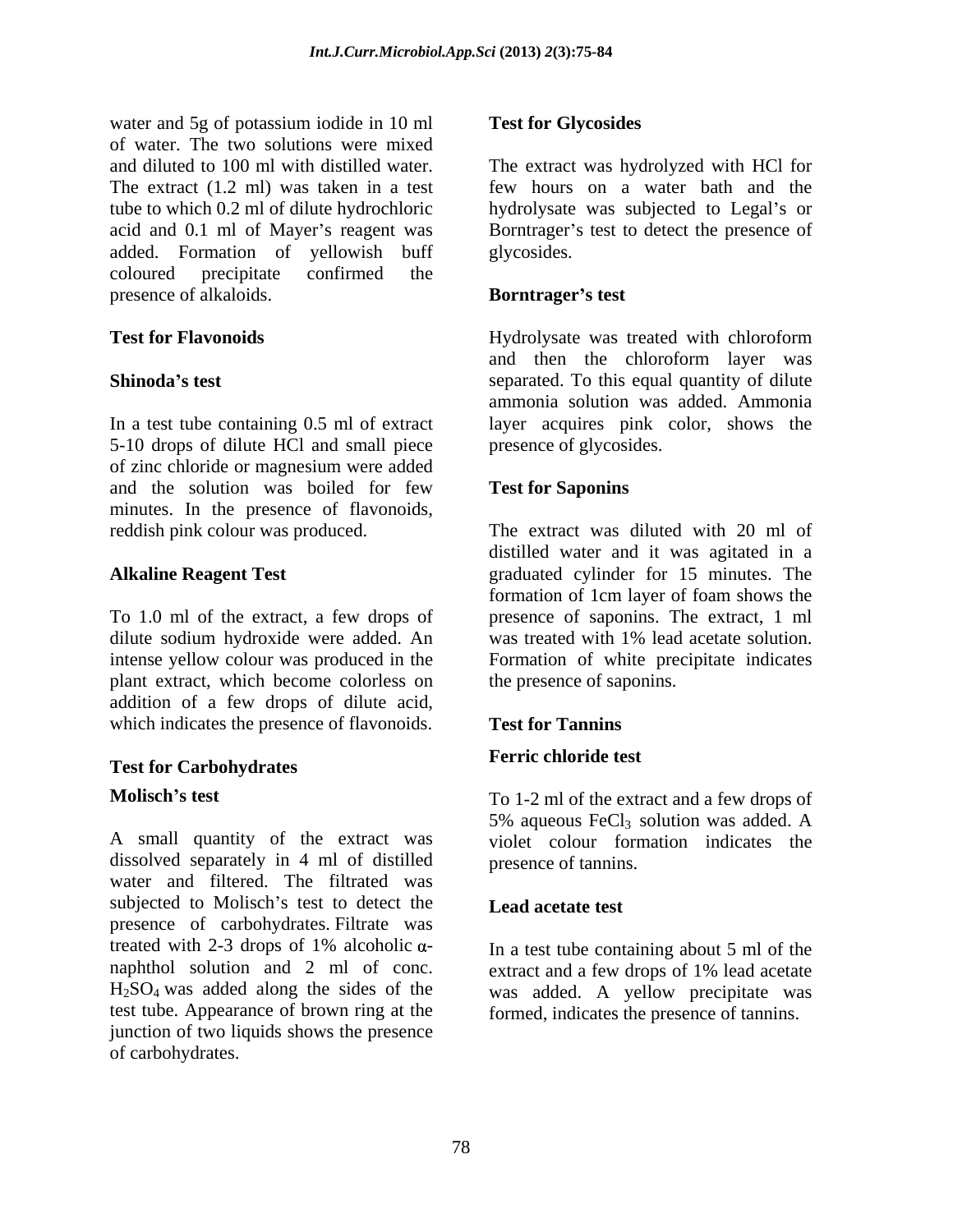### **Test for Phytosterol**

The extract was refluxed with solution of Equal volumes of 5 % NaOH solution and alcoholic potassium hydroxide till 1% copper sulphate solution were added to complete saponification takes place. The 1.0 ml of the extract. Appearance of pink mixture was diluted and extract with ether. colour shows the presence of proteins. The ether layer was evaporated and the residue was tested for the presence of phytosterol.

The extract (10 mg) was dissolved in few drops of chloroform; 1 ml of suggested the positive response for Conc.H<sub>2</sub>SO<sub>4</sub> was added carefully along the sides of the test tube. The red colour was formation indicate the presence of sterols. **Bacterial culture collection** 

of chloroform; 1ml of acetic anhydride was added following the addition of 2 ml of  $Conc.H<sub>2</sub>SO<sub>4</sub>$  Formation of reddish  $160036$ , India. violet colour indicates the presence of triterpenoids.

0.01% anhydrous stannic chloride in pure thionyl chloride. A purple colour formed then changed to deep red after few minutes and indicates the presence of triterpenoids.

### **Test for Proteins and Amino acids**

The extract (1 ml) was treated with few drops of Ninhydrin reagent. Appearance of purple colour shows the presence of amino acids.

#### **Biuret test**

### **Test for Anthraquinones**

**Salkowski test Salkowski** test **with** diluted Conc.H<sub>2</sub>SO<sub>4</sub> extracted with The extract solution (5ml) was hydrolyzed benzene. 1 ml of dilute ammonia was added to it. Rose pink colouration anthraquinones.

### **Bacterial culture collection**

**Test for Triterpenoids** The pathogenic bacteria namely, **Libermann Burchard test** *pneumoniae (MTCC109), Pseudomonas* The extract, 10 mg was dissolved in 1 ml aeruginosa (MTCC 1688) The pathogenic bacteria namely, *Escherichia coli (MTCC 443), Klebsiella aeruginosa (MTCC 1688)* and *Micrococcus luteus (MTCC106)* were obtained from Institute of Microbial Technology, sector 39-A, Chandigarh- 160036, India.

### **Antibacterial activity assay**

**Noller test**<br>
poured on to sterile Petri plates. When the The extract, 5 mg was dissolved in 2 ml of  $\frac{1}{2}$  media solidified, 0.1 ml of inoculum with **Ninhydrin test** solvents served as control. They were Muller-Hinton agar and Nutrient agar were media solidified, 0.1ml of inoculum with 0.5 OD was poured over feeder layer and spread evenly with a sterile spreader. A well of 6mm diameter was made by using a sterile cork borer. Each well-received different concentration (50µl, 100µl and 150µl) of crude extract was tested in a concentration of 100 mg/ml. Respective incubated at 37ºC for 24 hours. After incubation, the diameter of the inhibition zone was measured.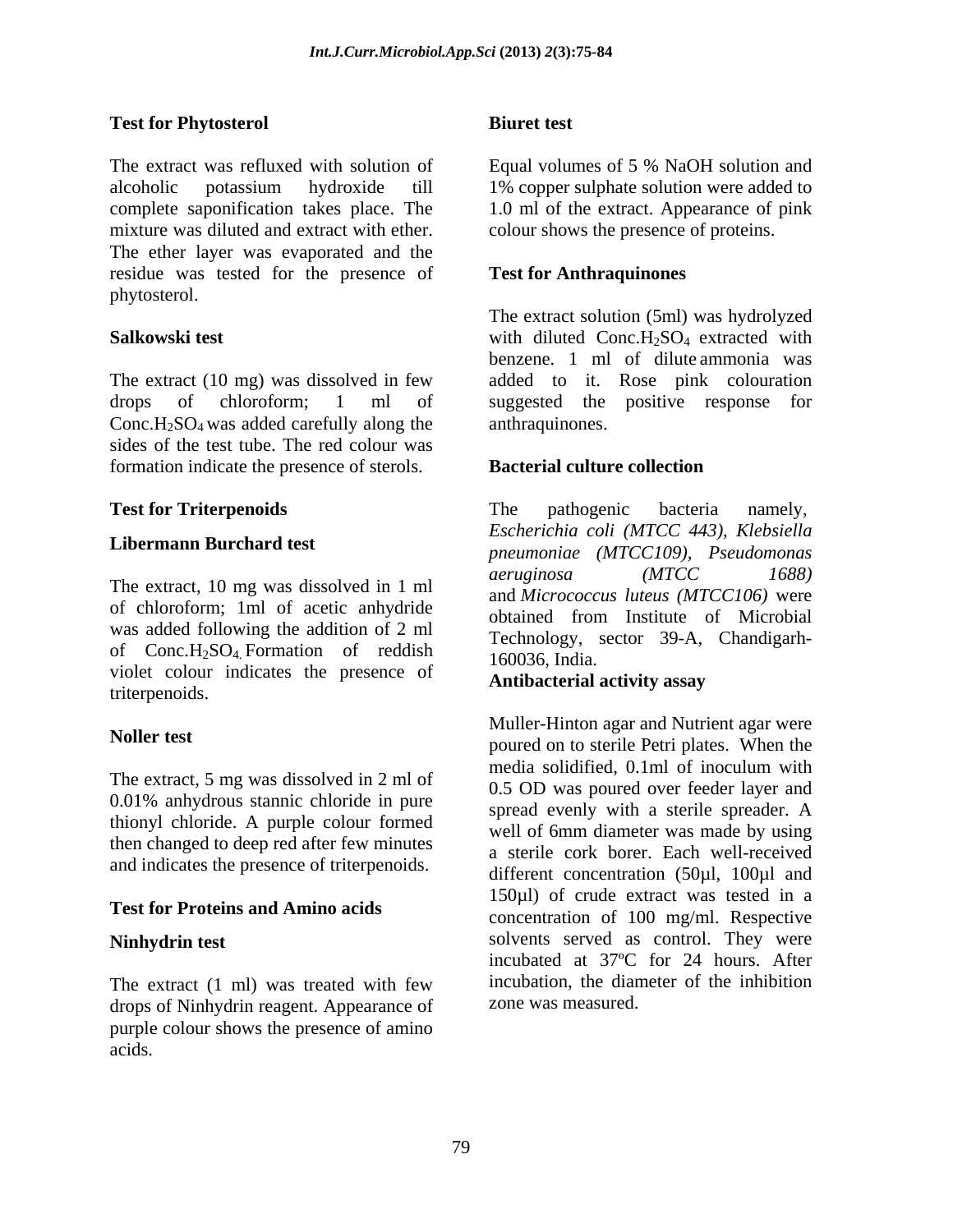phytochemical screening of various most effective in the inhibiting the growth constituents such as flavanoids, alkaloids, of E.coli, K.pneumoniae, M.luteus constituents such as flavanoids, alkaloids, anthraquinones and phytosterols in the

#### **Antibacterial activity of Plant extracts**

**Result and Discussion** chloroform, ethyl acetate and aqueous **Phytochemical screening** of plants. Among these various extracts The methanolic extracts of five medicinal of these five plants, in which the plants were subjected to preliminary methanolic extracts shows (Table-2) the glycosides, proteins, carbohydrates, and *P.aeruginosa*. Aqueous, ethyl acetate, tannins, saponins, triterpenoids, and chloroform extracts showed lesser leaves. *alata* and *Cardiospermum halicacabum)* **Result and Discussion**<br> **Phytochemical screening**<br> **Phytochemical screening**<br> **Phytochemical screening**<br>
of plants. Among these various extracts<br>
used for screening of antibacterial activity<br>
phytochemical screening of p were used to the extraction of leaf samples used for screening of antibacterial activity most effective in the inhibiting the growth of *E.coli*, *K.pneumoniae, M.luteus* activity one another respectively. *Cassia*  showed maximum activity than other plants. *E. coli* and *M. luteus* more susceptible for all extracts than others.

 **Plants**

Alkaloids **+ + + + +**

Glycosides **+ + + + +** Saponins **- - + + +** Phytosterols **+ + + + +** Triterpenoids **+ + + - +**

**Proteins**  $\begin{vmatrix} + & 1 & + \end{vmatrix}$  +  $\begin{vmatrix} + & 1 & + \end{vmatrix}$  +  $\begin{vmatrix} + & 1 & + \end{vmatrix}$ Carbohydrates **+ + + + + + + + +** 

Flavonoids **+ + + + -**

Tannins **- + - - -**

Anthraquinones **- + - - -**

| Phytochemi |  |                                                                   |  |
|------------|--|-------------------------------------------------------------------|--|
| -cais      |  |                                                                   |  |
|            |  |                                                                   |  |
|            |  | A.Paniculata   C.alata   C.halicacabum   N.arbortritis   S.nigrum |  |

| Table.<br>$\blacksquare$ 1 Phyto<br>Phytochemical screening of five | ve Indian medicinal plants (Methano'' | anolic extract) |  |  |
|---------------------------------------------------------------------|---------------------------------------|-----------------|--|--|
|                                                                     |                                       |                 |  |  |

**+** = Presence of phytochemicals; **-** = Absence of phytochemicals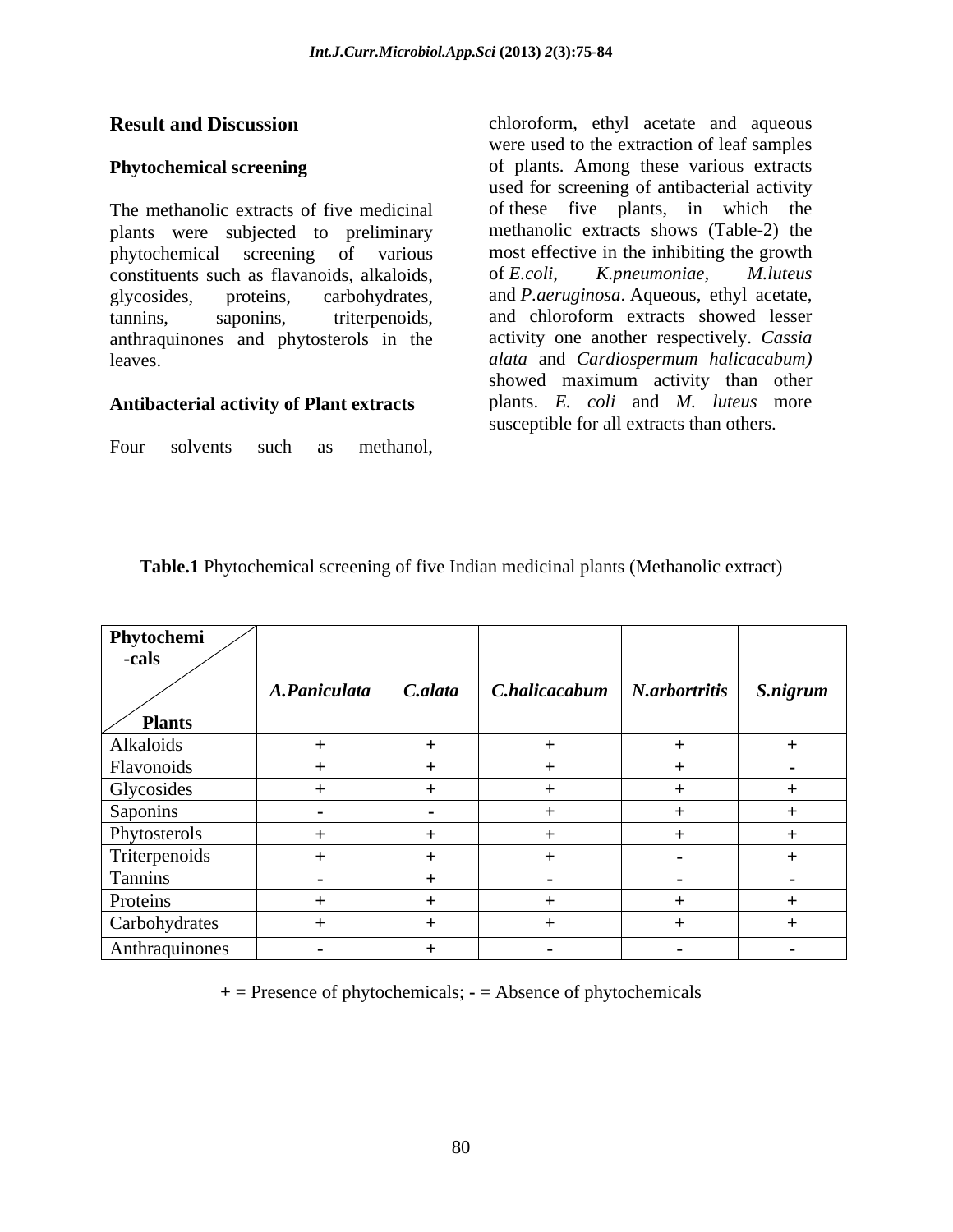**Table.2** Effect of methanolic extract (100 µl) of five Indian medicinal plants against human Pathogens (Diameter of inhibition zone in mm)





**Plate.1** Antibacterial activity of *Available* literature indicated that *A. paniculata*  medicinal plants are the backbone of **Plate. 2** Antibacterial activity of *C. alata* **Plate.1** Antibacterial activity of<br> **Examine and the and the and the substantial plants are the backbone of<br>
traditional medicine and the eartheat vector-<br>
chemical agets in the extract is due to different<br>
charged as a a** traditional medicine and the antibacterial activity of plant extract is due to different chemical agent in the extract which was classified as active antimicrobial compounds (Arulmozhi *et al.,* 2007). Alkaloids are formed as metabolic byproducts and have been reported to be responsible for the antibacterial activity (Mantle *et al.*, 2000). Tannins have been found to form irreversible complexes with proline rich proteins, resulting inthe inhibition of the cell protein synthesis. This activity was exhibited against test organisms with all plant extracts. Tannins have important roles such as stable and potent antioxidant. Flavonoids are phenolic structures containing one carbonyl group. Flavonoid complexes with extra cellular and soluble protein and with bacterial cell wall. Thus, they exhibit antibacterial activity (Balasubramanian, 2012). Glycosides serve as defence mechanisms against predation by many microorganisms, insects and herbivores (Dhar *et al.*, 1979.). The demonstration of antimicrobial activity against both gram positive and gram negative bacteria by the plant may be indicative of the presence of broad spectrum of antibiotic compounds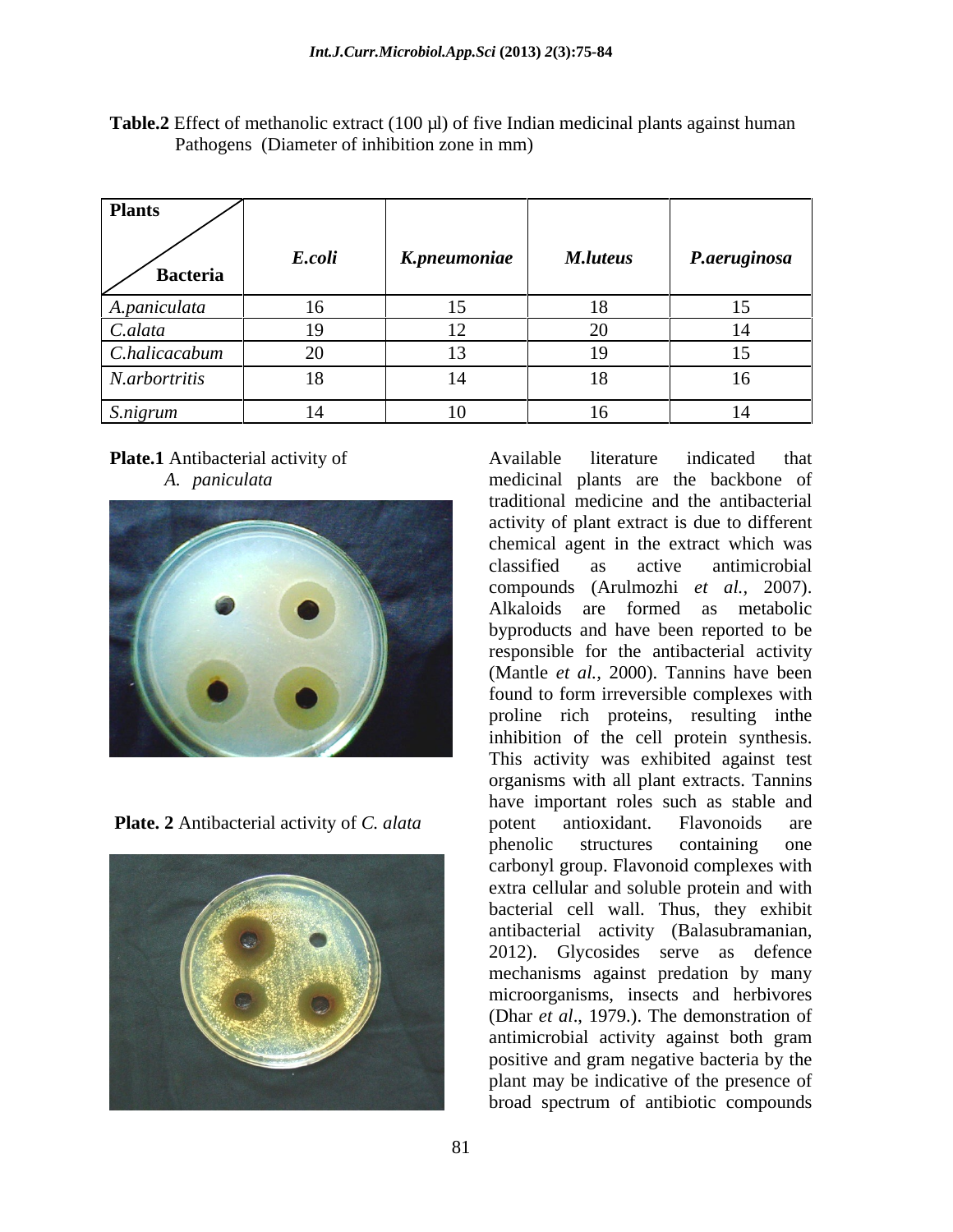effectiveness of a medicinal plant may not maximum inhibition zone (20mm) against be due to the one main active constituent. M. *luteus.* C. *halicacabum*. showed but may be due to the combined action of maximum zone (20 mm) against E. coli different compounds originally in the plant N. arbortritis, and A. paniculata were (Bhandarkar *et al*., 2003).

Preliminary phytochemical analysis *K. pneumoniae (15 mm)* respectively. revealed the presence of alkaloids, saponins, other secondary metabolites like tannins, flavonoids, steroids, cardiac **Plate.3** Antibacterial activity of glycosides, etc. were present in these five plants. Some of the chemical constituents absent in some plants, It is not surprising antimicrobial effects of plant species, due to the phytochemical properties and differences among species. . It is quite possible that some of the plants that were less effective in this study may not possess antibiotic properties, or the plant extracts concentrations, so as to be effective. It is also possible that the active chemical constituents were not soluble in methanol or water. The drying process may have **Plate.4** Antibacterial activity of S. nigrum caused conformational changes to occur in some of the chemical constituents found in *llane, a o d.*, 2001). The optimal Methanolic extract of *C. alata* showed by the properties be the contributed by the properties are properties and the contribution of *the later* contribution showed by the contributio

In our present findings, four solvents such as methanol, chloroform, ethyl acetate and aqueous were used to the extraction of leaf samples of *Andrographis paniculata, halicacabum, Nyctanthes arbortritis and Solanum nigrum*.

Among these various extracts used for screening of antibacterial activity of these five plants, in which the methanolic extracts shows the most effective in the inhibiting the growth of *Escherichia coli*, *Klebsiella pneumoniae, Micrococcus* the therapeutic potency of some plants

(Lans, *et al.,* 2001). The optimal maximum inhibition zone (20mm) against *M. luteus, C. halicacabum,* showed maximum zone (20 mm) against *E. coli N. arbortritis*, and *A. paniculata* were showed maximum zone against*, P. aeruginosa* (16 mm), and

## *B. halicacabum*



**Plate.4** Antibacterial activity of *S. nigrum*



In the present study screening of different plant species, the results obtained confirm used in traditional medicine. In addition, these results form a good basis for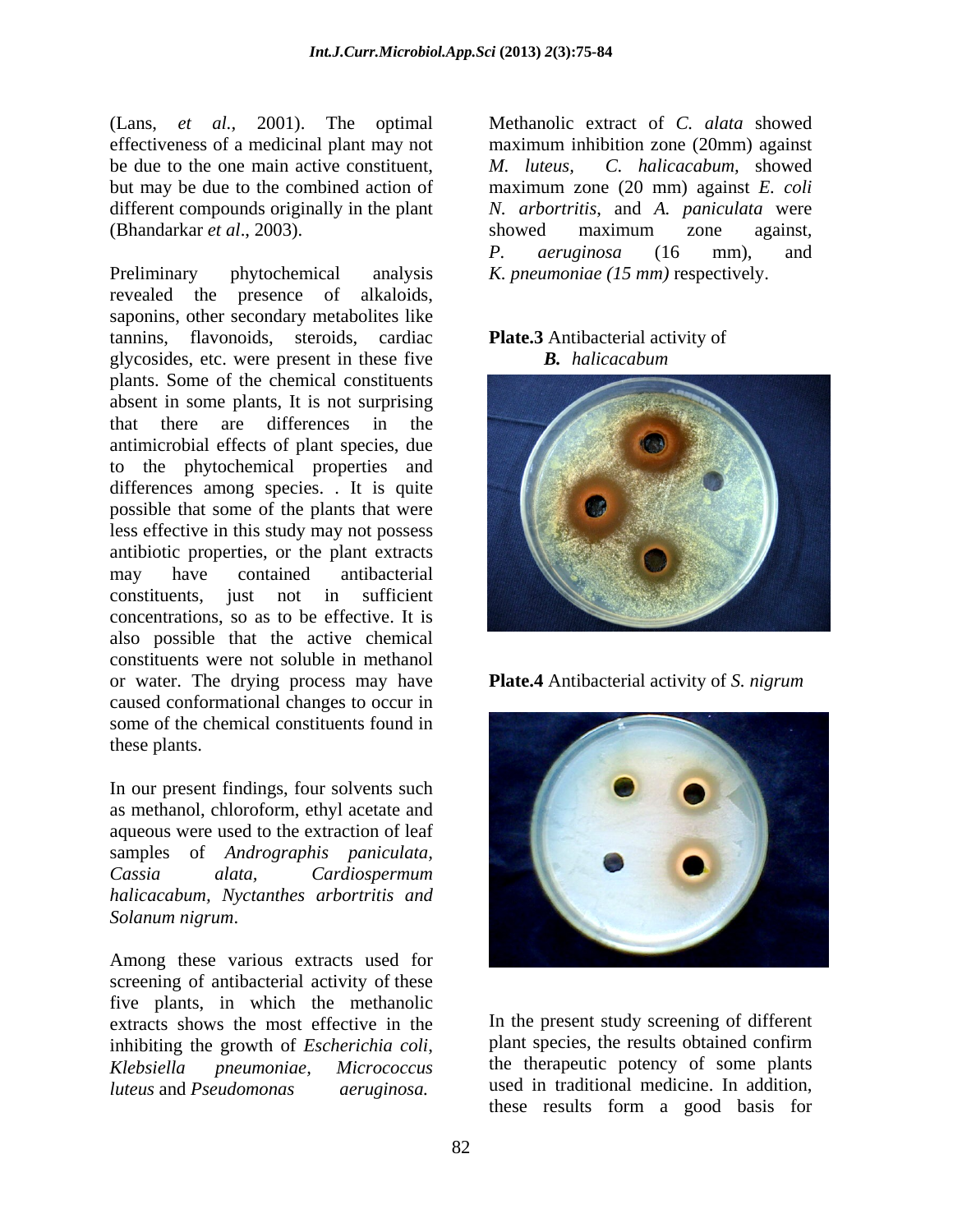selection of candidate plant species for further phytochemical and 2008. Phytochemical screening and pharmacological investigation. The results of the present study support the folkloric usage of the studied plants and suggest that some of the plant extracts possess 129. compounds with antibacterial properties Eugene Wilson., G.V. Rajamanicham, that can be used as antimicrobial agents in new drugs for the therapy of infectious diseases caused by pathogens. The most medicine for arthritis. Indian. J. active extracts can be subjected to Tradicinal. Know. 6(4): 678-686. isolation of the therapeutic antimicrobials and undergo further pharmacological evaluation. Khursheed and Hina Zahid. 2012. In

- Arulmozhi, S., P.M. Mazumder, P. Ashok Pharmacological activities of *Alstonia*
- Balasubramanian., M. 2012 Study on
- Bhandarkar, M., and Khan A. 2003. Lam. Against CCl4 induced hepatic damage in albino rats. Indian. J. Exp.
- Chakravarti, R. N., and Chakravarti, D.
- Dhar, M.L., M.M Dhar, B.N. Dhawan and Ray C. 1979. Screening of Indian
- Dhiman Anju, Goyal Jugnu, Sharma
- El- Mahmood, A.M., and Doughhari, J.H. antibacterial evaluation of the leaf and root extracts of *Cassia alata* Linn. A. J. of Pharm. and Pharmacol. 2 (7):124- 129.
- Eugene Wilson., G.V. Rajamanicham, Neera Vyas, A. Agarval and Dubey G.P.2007. Herbes used in siddha medicine for arthritis. Indian. J.<br>Tradicinal. Know. 6(4): 678-686.
- **References** analysis of *Cardiospermum* Huma Shareef, Ghazala, H. Rizwani, Shaukat Mahmood, Raheela vitro antimicrobial and phytochemical analysis of *Cardiospermum halicacabum* L. Pak. J. Bot. 44(5): 1677-1680.
	- and Narayanan L.S.2007. *scholaris* Linn. (Apocynaceae)- A review. Pharmaco. Rev. 1:163-165. Industrial Research, Peshawar, pp. Ikram,M., and Hussain, S.F. 1918. Compendium of Medicinal Plants. Pakistan Council of Science and 134-135.
	- phytochemical screening and Kumaro, A.C., and Masitah hasan. 2007. antibacterial activity of Nyctanthes arbor tristis. J. of Chem. and Pharma. Res. 4(3):1686-1695. *paniculata*. Chin. J. Eng. 15(6): 877- Supercritical co2 extraction of andrographolidae from *Andrographis*  883.
	- Protective effect of *Lawsonia alba* Lans, C., T.Harper, K. Georges and Biol. 41: 85-87. Trinidad, BMC Complement Altern. Bridgewater, E.2001. Medicinal and ethnoveterinary remedies of hunters in Med. 1: 10.
	- 1951. "Andrographolide, the active Mantle, D., F. Eddeb and Pickering A.T. constituent of *Andrographis paniculata* 2000. Comparison of relative<br>Nees: a preliminary communication". antioxidant activities of British Nees; a preliminary communication". antioxidant activities of British Ind. Med. Gaz. 86(3): 96-7. medicinal plant species *in vitro*. J. 2000. Comparison of relative antioxidant activities of British Ethnopharmacol,  $72: 47-51$ .
	- plants for biological activity. Ind. J. Biology. 6: 232-234. Gajbhiye, Madhuri R. Trivedi and Kavitha, Nanda Arjun and Dhiman Sandeep. 2012. A review on medicinal Panacea. IJPSR. 3(8): 2432-2440. Milind M. Meshram, Swatee B. Rangari, Shashank B Kshirsagar, Suraj Rajkumari S. Sahane. 2012. Nyctanthes Arbor-Tristis A Herbal Panacea. IJPSR. 3(8): 2432-2440.
	- prospective of Andrographis paniculata Rastogi., and Mehrotra, 1991. Nees. JPSI 1(1): 1-4. Compendium of Medicinal Plants. Rastogi., and Mehrotra, 1991. Compendium of Medicinal Plants.